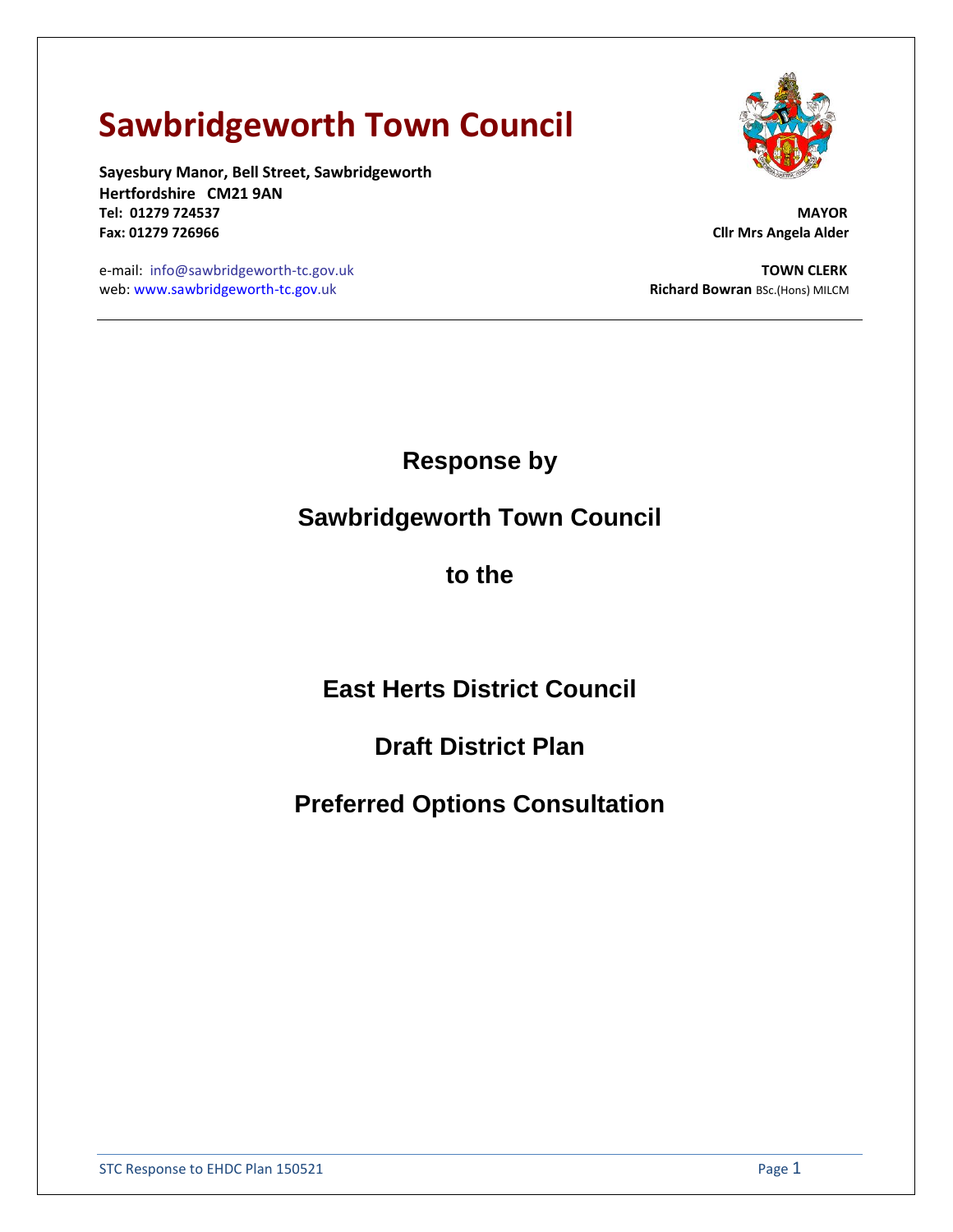## **Preamble**

Sawbridgeworth Town Council has held three open days over the period of the Consultation to learn the views of the parishioners of the town on the subject of the Preferred Options contained in the East Herts District Council Draft District Plan (DDP).

The first two were held on the Farmers' Market days on Saturday 01 March and Saturday 05 April 2014. The third took place as an integral part of the Annual Town Meeting which was held on Monday 14 April 2014.

The role of the Town Council at this stage is to respond to the Preferred Option document. It is not the intention of the Town Council to be negative, however STC endorses the views of the large number of respondents who have already aired their views through the open days held at the Town Council and consultation at the Annual Town Meeting.

## **Introduction**

There are three principal areas in the Preferred Options Consultation that are of concern parishioners of Sawbridgeworth. They are:

- Chapter 8: Sawbridgeworth
- Chapter 10: Villages
- Chapter 12: The Gilston Area

These will be commented upon in turn, however, the general tenure of opinion must first be considered.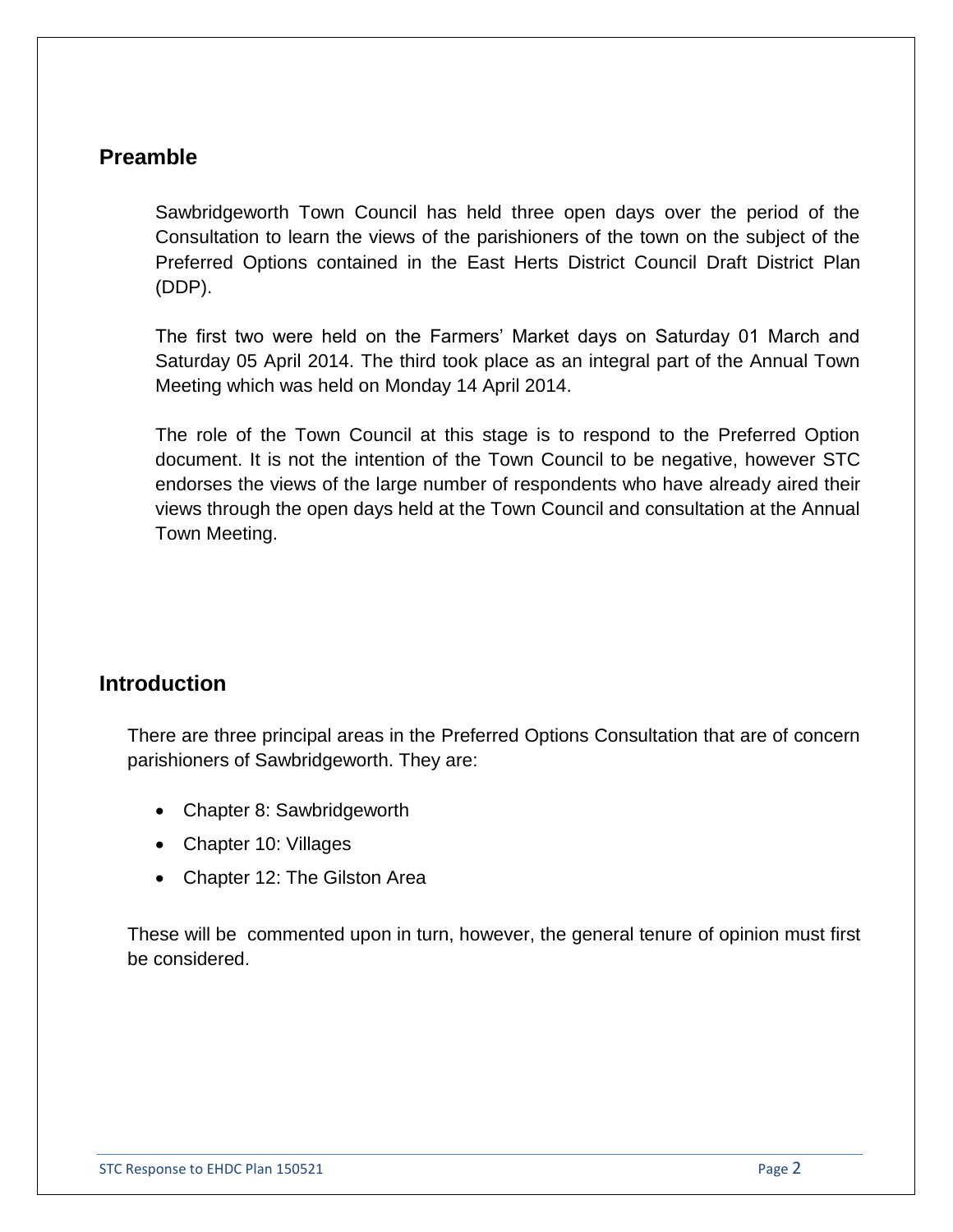# **Executive Summary**

## **General**

The key areas of concern of a general nature that is reflected by consultation with local people are:

- There is a need for a bypass before increasing housing since the existing road network is at saturation level
- There is a need for improved transport links, without which there is no point in housing more people in the area (para 8.1.1)
- It is fundamental that in future any "affordable" homes should be made available for local people as a priority. This principle should be enshrined in Policy. (para 8.1.5)
- There are alternative sites that must be considered in addition to those highlighted in the Preferred Options statement.
- A number of the points made in the Stop Harlow North (SHN) response are relevant.

## **West Road**

The responses of over 250 entries to the portal shows that the key areas of concern in the SAWB2 and SAWB3 Preferred sites are:

- Traffic access
- Schools
- Reduction of Green Field spacing between towns
- Air pollution
- Threat to watercourses
- Surgery capacity
- Not needed to support employment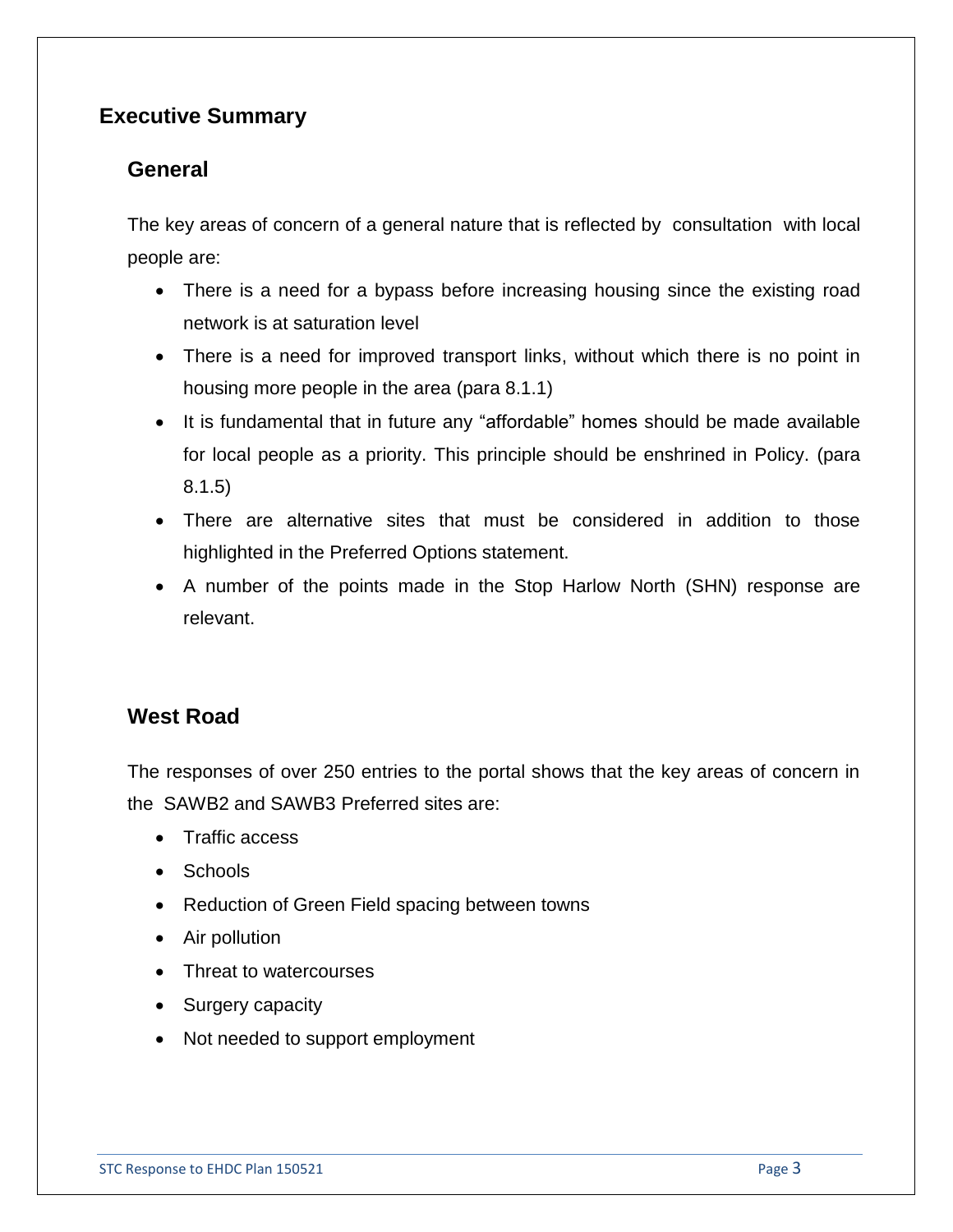# **Villages**

- Irrational to separate Spellbrook from Sawbridgeworth
- Hayter is a major employer in the area (170) key to economic growth
- Not practical to develop a discrete Neighbourhood Plan

## **Gilston Area**

- An unsustainable development
- No exceptional circumstances to justify a change in the Green Belt Boundary
- Devastates landscape integrity
- Infrastructure deficit
- Exceeds environmental capacity
- Devastating effects of cumulative development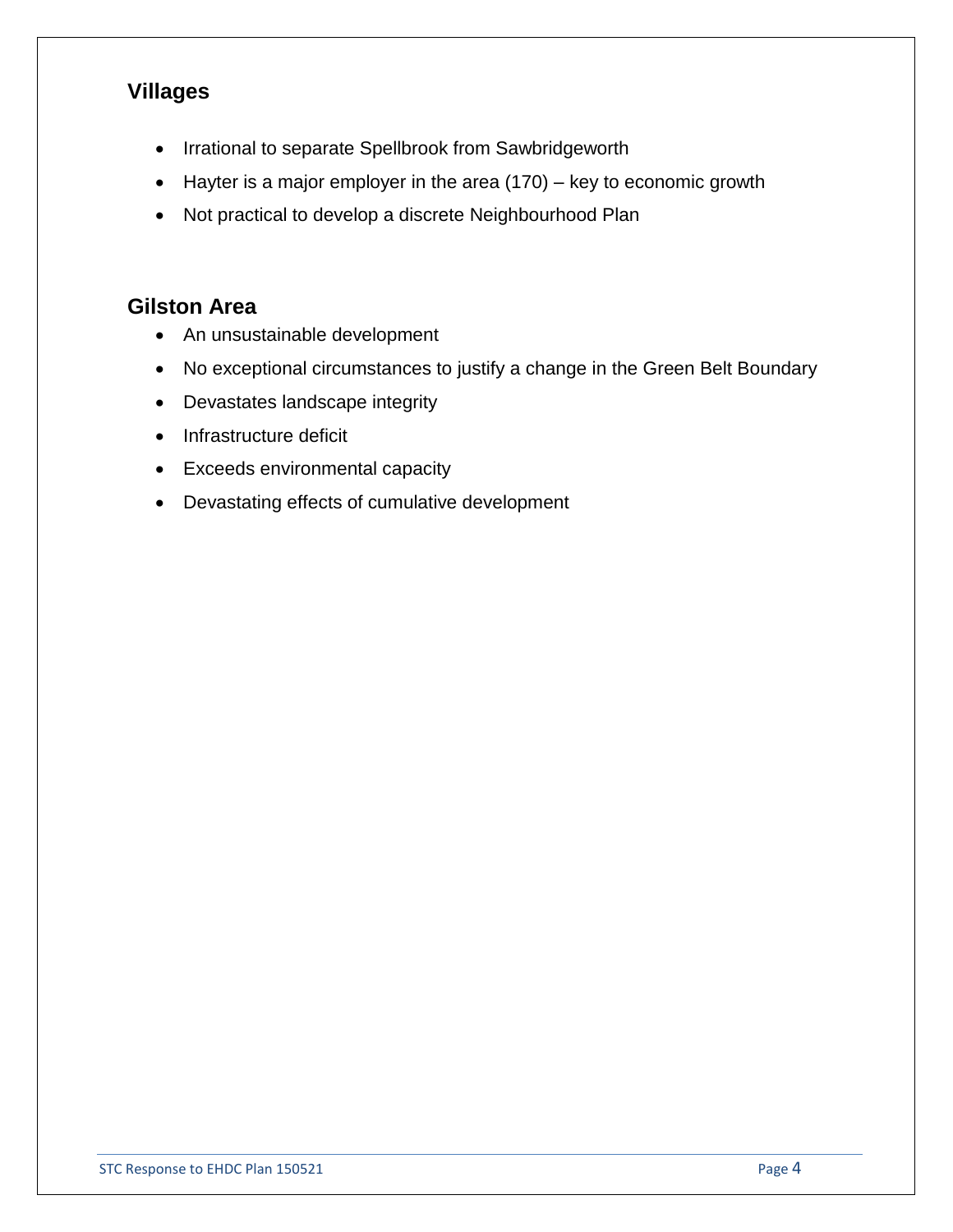## **Chapter 8: Sawbridgeworth**

As a principle STC accepts that future development planning should be conducted to cater for future needs but must also be mindful of the existing communities.

STC believes there should be provision within the plan for affordable homes to be made available expressly for local people.

It is acknowledged that if Sawbridgeworth is to follow the spirit of the DDP in providing a framework for future development to meet the expected housing needs to 2031, then a share of this development can be expected within the Town. We do not believe that the current single geographical site focus on one site either side of West Road is tenable as there are no possible measures to mitigate the acute transport issues such a development would cause on a constricted residential road.

If the volume of building at the level indicated as 400 unit is justified, then consideration should be given to dispersing the units to other sites in a way that the road transport infrastructure can be amended.

In order to preserve the principle of the Green Belt it would be expected that the DDP would seek to compensate for Green Belt land compromised by these sites by including the equivalent areas in a re-ordered boundary.

It is acknowledged that the rail transport is currently running at capacity on the Cambridge – London Liverpool Street line and is therefore a constricting factor.

It is noted that without a s106 Agreement to enforce some contribution from developers to support reinforcement of local infrastructure the proposed development would exert unacceptable; stress and destabilise the existing Health, Education and utility services.

Stop Harlow North – In general terms the development of prime farming land rather than lower classed land would seem to be in conflict with the NPPPF para 12.

The specified development area lies immediately under the southerly landing approach flight path of London Stansted airport where planes pass at 5000 feet.

The DDP seems focused on homes rather than correlating housing needs with centres of employment which would promote the plan as a sustainable solution by aiming to reduce out-commuting and one of the greatest pressures on transport provision.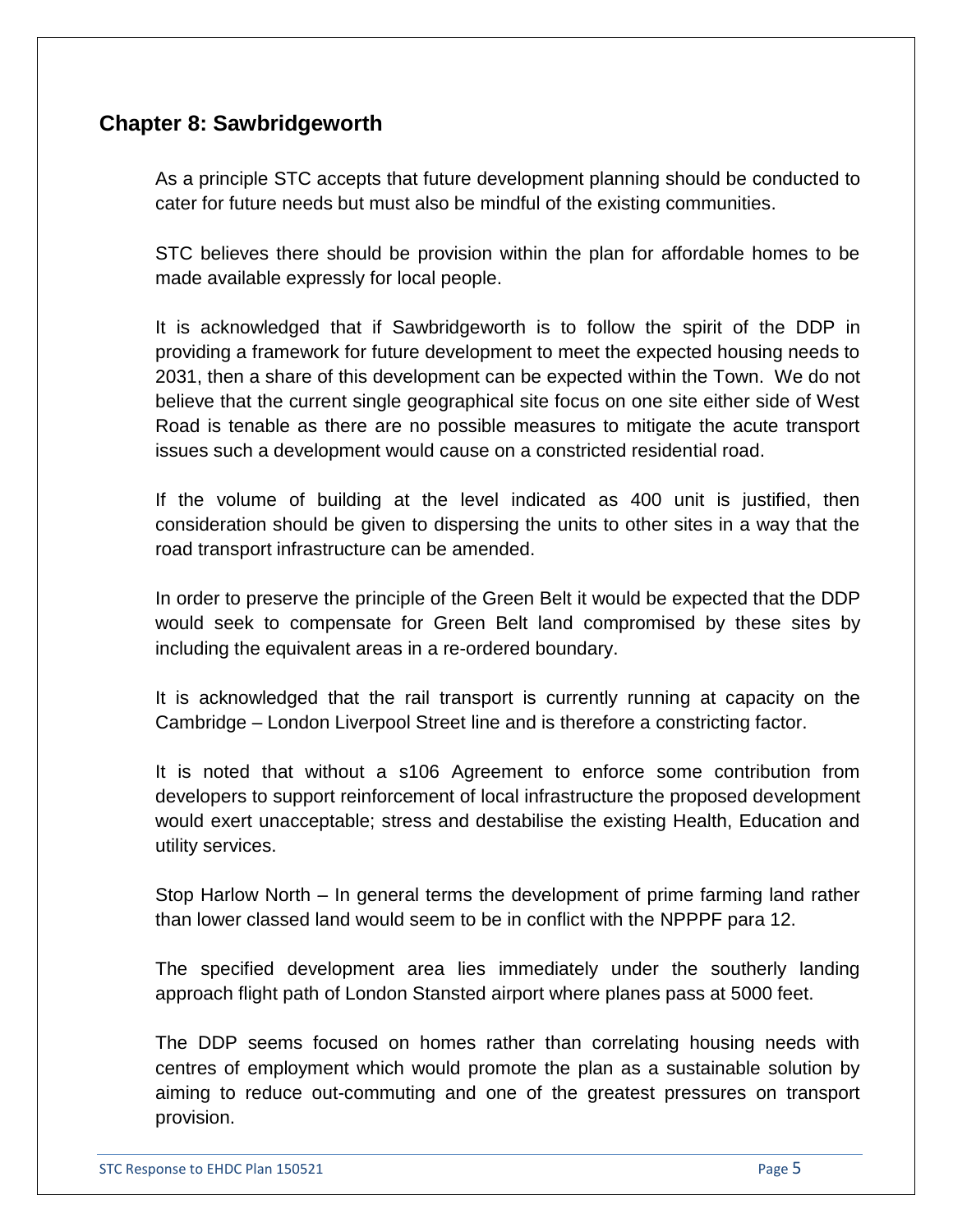### **West Road Area**

The role of the Town Council at this stage is to respond to the Preferred Option document. It is not the intention of the Town Council to be negative, however STC endorses the views of the large number of respondents who have already aired their views through the open days held at the Town Council and consultation at the Annual Town Meeting.

The overwhelming view was to object to the West Road proposals (SAWB2 and SAWB3) in their present form.

The main thrust of objection to what is considered to be an ill-considered set of options are infrastructure pressures and the impact on quality of the environment and life. Specific issues are:

Traffic access

There clearly is no practical way of mitigating the road connection issues which would result from sitting 400 additional home on a local residential road/lane coupled with congestion problems on the adjoining trunk road. The specific statement (para 8.2.8) shows a misunderstanding of the locality.

### Education

School places are clearly and demonstrably under pressure as evidenced by current reports (April/May 2014) of the failure to provide local places for local children. The provision of an additional form of entry at Mandeville School (para 8.1.6) is clearly inadequate. There is no provision for developing further places in anticipation of further demand on places.

#### Reduction of Green Field spacing between towns

The Urban Extension proposed involves the change in Green Belt boundaries and reduces the buffer zone between towns (para 8.1.3). The proposal will not prevent urban sprawl (para 4.1.1)

#### Air pollution

This has been acknowledged as a significant problem and is naturally associated with traffic problems and the additional congestion that will be inevitable under the Preferred Option proposals. (para 8.1.1)

#### Threat to watercourses

The statement made in the section subsequent to (para 8.2.8) acknowledges the significant issues relating to urban drainage and sewerage which will be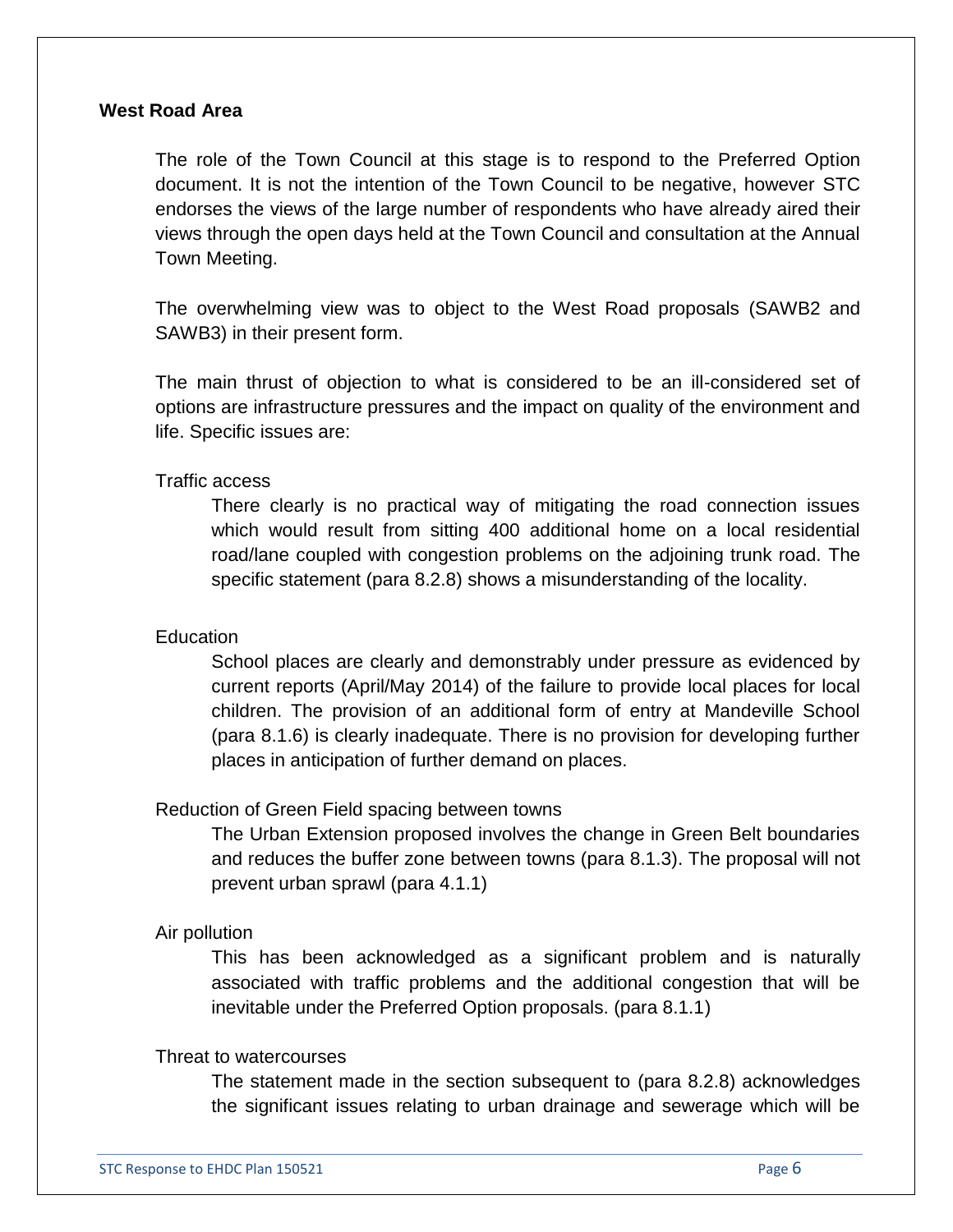introduced by replacing the adequacy of the natural environment by an urban extension to the town

### Surgery capacity

Although acknowledging the increase in demand for services including healthcare, even the current (May 2014) planning application for increasing the capacity of the Central Surgery will serve only to play catch up on current inadequacies and is woefully inadequate for future growth.(para 8.5.2)

## Not needed to support employment

The statement that Sawbridgeworth has a limited employment offer (para 8.1.8) (para 8.3.2) suggests that the proposals at SAWB2 and SAWB3 are disproportionate.

To mitigate the impact upon the area other sites should be considered. For example it is important to the historic environment of the area that a site of international importance is considered and protected. (para 8.1.9)

## **Rivers Orchard Area**

The Rivers Orchard Site is a site of international renown and of great historical importance for the reasons outlined here. It is the wish of the Town Council that the site be preserved in perpetuity as a community asset and to be enhanced by regular maintenance and provision of a visitors centre. In recent years a Friends Group ,later to become Rivers Nursery Site and Orchard Group had undertaken voluntary supervision of the site and had promoted it's interest. In March 2014 an announcement was made that the RNSOG intended to dissolve and would cease activity. This has now been replaced by the newly formed Rivers Heritage Site and Orchard.

The contractual owner, Deville Estates, has published a desire to develop part of the site and we believe they intend to respond to the consultation. They have expressed an intention to cede a large proportion of the site to the community as part of the proposition to develop. The Town Council's view is that ideally the whole of the current site should be preserved for community use. However we should like to keep an open mind on the matter and see what the land owner has in mind in terms of what may be protected in perpetuity. We should reserve judgment therefore based on the nature of the offer, the desires of the local community following consultation, and the suitability of the site for the proposed uses.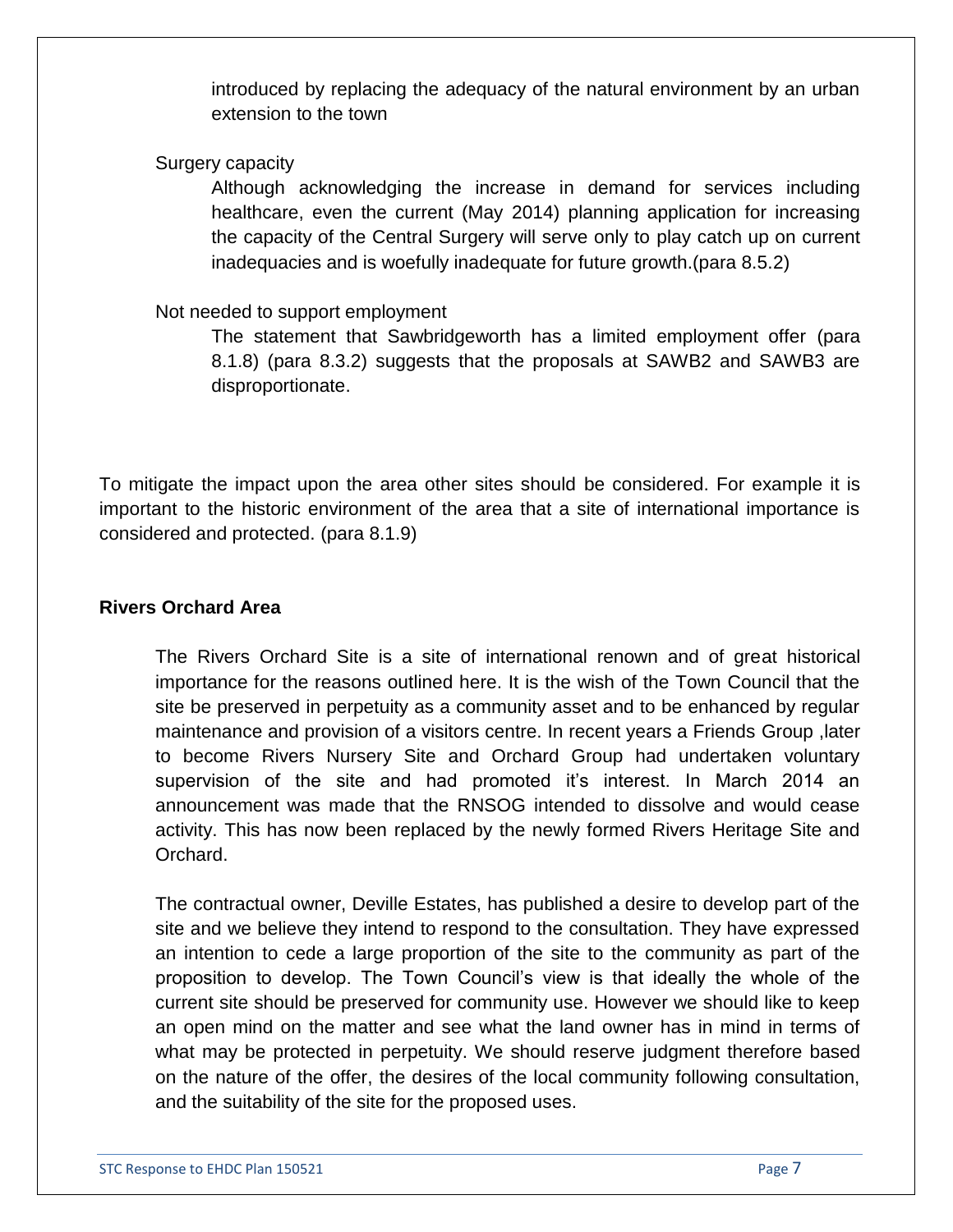Rivers Nursery was established by John Rivers who came to Sawbridgeworth from Berkshire. The very significant influence of the Rivers family on the history of Sawbridgeworth is permanently acknowledged and enshrined in the town's coat-ofarms.

The importance of the Rivers' legacy to the community of Sawbridgeworth cannot be over-estimated. Part of this inheritance is the Rivers Nursery Site and Orchard which is a wonderful treasury of different fruit varieties and a very rich habitat for everexpanding numbers of diverse flora and fauna. It is the home for almost 600 fruit trees on a four acre site, comprising 76 different apple varieties, including the eponymous Thomas Rivers' apple. The orchard contains the most extensive collection of plums in England – at least 30 different types are present. 15 pear varieties have been recorded and cherries are the next fruits to be identified. The Orchard includes the Conference pear and the Czar plum, two of the most wellknown of the many fruits that have been raised or introduced by the Rivers family.

The Rivers' Nursery Site and Orchard stands out as a place of beauty

At the height of its prosperity in the late 19th century, land owned or rented by the Rivers family for horticultural purposes amounted to approximately 400 acres. It is a remarkable fact that the 21st century remains of the orchard is only one-hundredth (1%) of this figure. It is a very significant part of the 'green' lungs of Sawbridgeworth, whose residents enjoy its appeal on many levels. Every effort must be made to ensure that this haven of enormous bio-diversity attracts, and is given, higher levels of security and stewardship.

The Town Council's view is that ideally the whole of the current site should be preserved for community use. However we should like to keep an open mind on the matter and see what the land owner has in mind in terms of what may be protected in perpetuity. We should reserve judgement therefore based on the nature of the offer, the desires of the local community following consultation, and the suitability of the site for the proposed uses.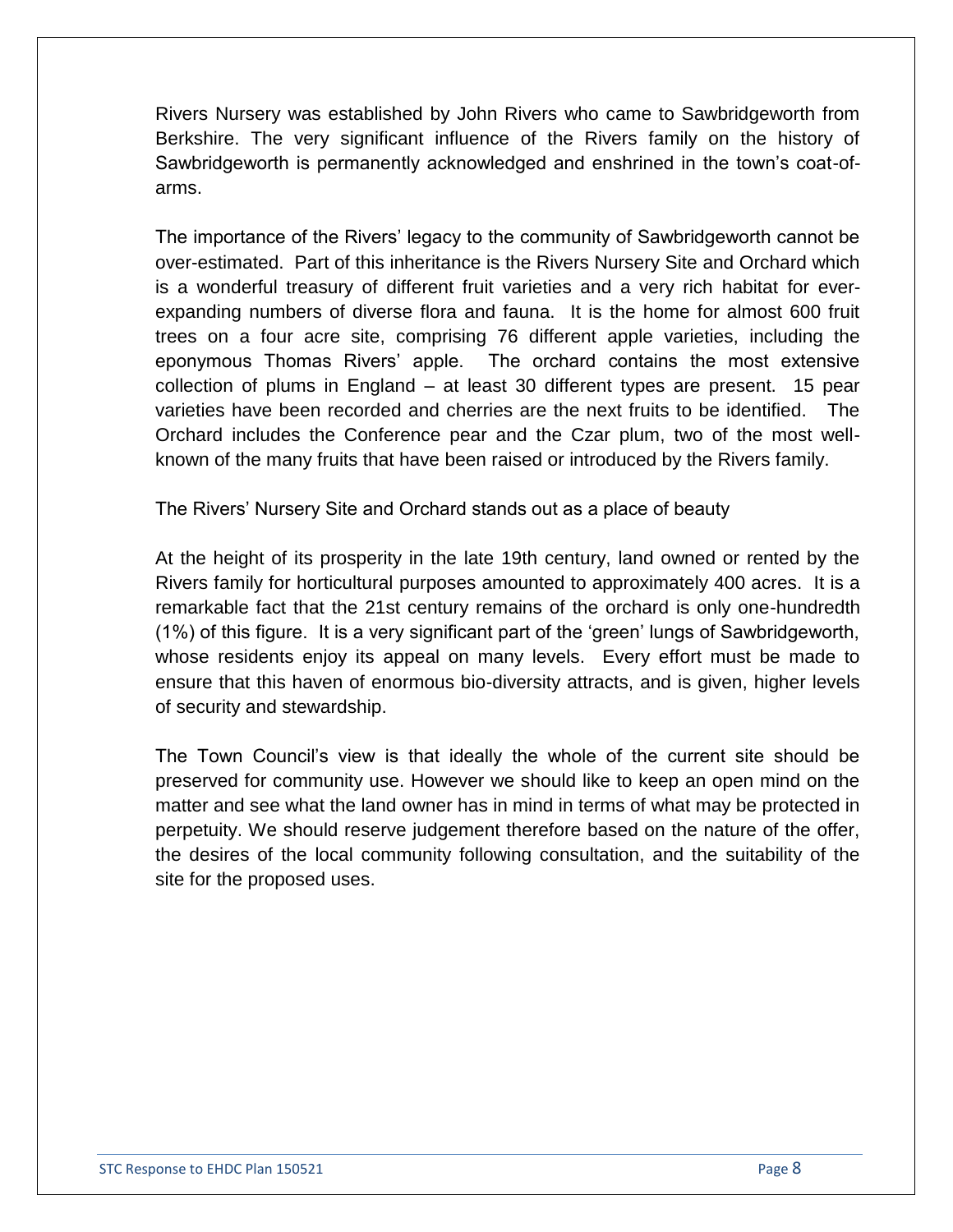## **Chapter 10: Villages**

Spellbrook has been classified as a "Group 2 Village"

STC does not understand why the village of Spellbrook is not included with Sawbridgeworth from a planning perspective as they share the same community facilities and are an integral part of the economic environment of the town.

This is a **fundamental flaw** in the approach to producing this plan and shows a significant misunderstanding of the inter-relationship of these constituent parts of the area. Failure to acknowledge this relationship will render any short, medium of long term plan invalid. (para 8.1.8)

There is no recognition in the DDP of the employment offered by the long established business of Hayter. This is contrary to the suggestion that there is no employment in the area. Other employment is offered at the Rapid Platforms site.

The suggestion that the Parish Council should plan for its community needs by preparing a Neighbourhood Plan again shows a **fundamental misunderstanding** of the civic structure of the area. Spellbrook lies within the parish of Sawbridgeworth and has no individual identity of its own. Hence it is unable to represent its own needs in isolation.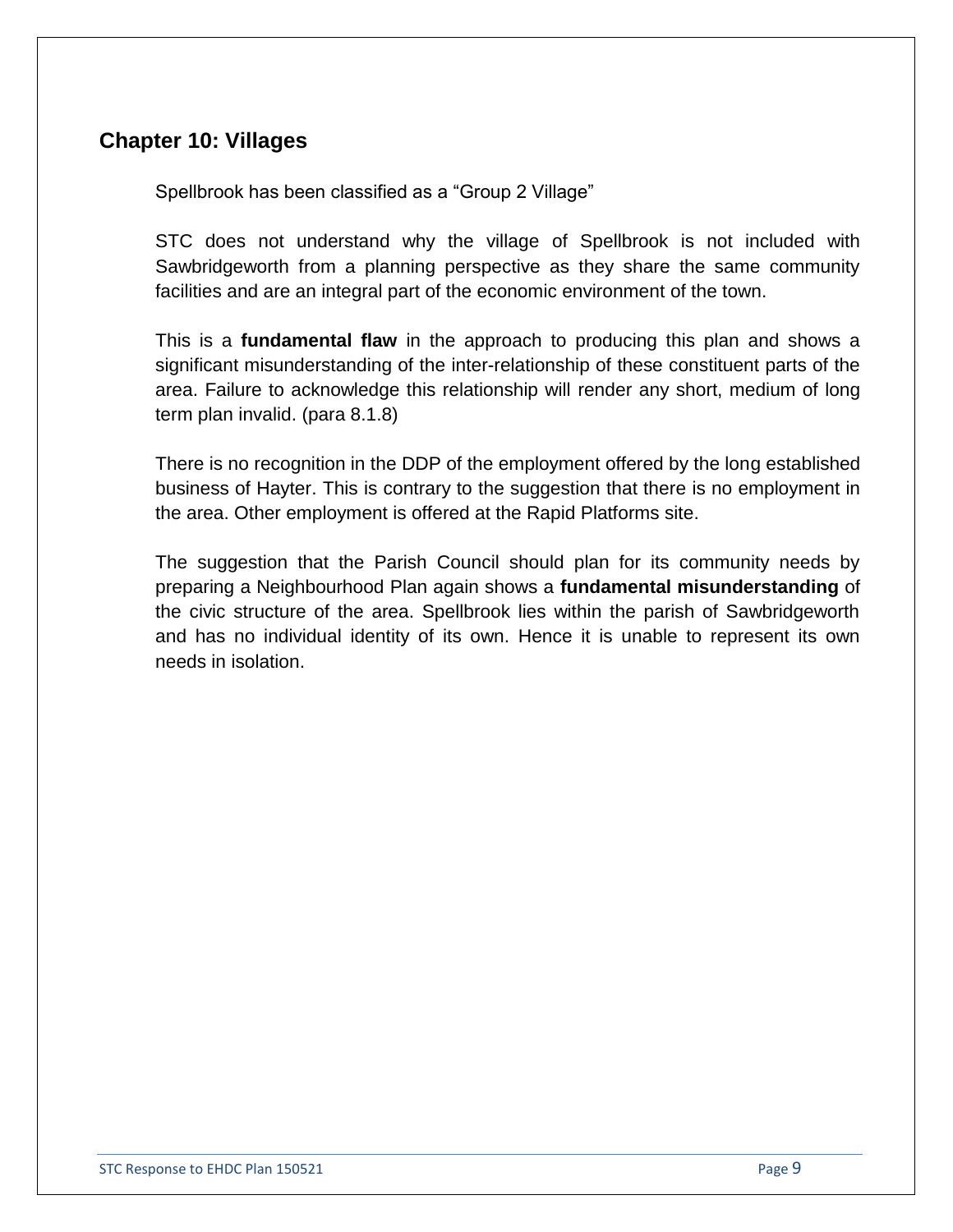## **Chapter 12: The Gilston Area**

Sawbridgeworth Town Council also objects to Chapter 12 and Policy GA1 of the draft District Plan. Major development in the Gilston Area, whether for 3,000, 5,000 or 10,000 dwellings, would be unsustainable and contrary to the National Planning Policy Framework in a number of respects.

Proposals to develop land to the north of Harlow have been hotly debated since 1980, but have been consistently rejected following examinations in public. Until the publication of the current consultation document, East Herts Council has always maintained its opposition to development. In the draft District Plan, the Council appears to argue that there is no choice but to provide for a net increase of 15,000 dwellings over the period 2011 – 2031. In selecting the area to the north of Harlow, the Council has chosen the easy option in terms of its alleged availability STC believes that this is fundamentally the wrong choice. (see paragraphs  $1.1 - 1.15$ )

The proposal as set out in policy GA1 is unsustainable and is contrary to policies in the NPPF. In the NPPF (paragraph 47), it is stated that local planning authorities should meet their objectively-assessed need for housing "as far as consistent with the policies in this Framework." STC believes that East Herts Council cannot demonstrate the "exceptional circumstances" required to change the established Green Belt boundary. Further, it is considered that a number of policies in the NPPF indicate that development in this area should be constrained. (see paragraphs 2.1 – 2.11)

The Green Belt to the north of Harlow performs a number of strategic functions in accordance with the NPPF. Its boundaries are robust and long-established, and a key function is to protect the special character of Harlow, as defined in the Gibberd Master Plan. (see paragraphs 3.1 – 3.3)

It is clear that any development would have a devastating effect on the landscape integrity of the area. Landscape is a critical element of the Gibberd Master Plan for Harlow and its design principles. Development would remove an extensive tract of open countryside, much of which is high quality agricultural land. It would lead to farm fragmentation and a range of urban fringe problems. (see paragraphs  $4.1 - 4.5$ )

In terms of environmental capacity, the proposal would cause considerable harm, both to its biodiversity and the protection of habitats and species. There would be a particular impact on the Hunsdon Meads SSSI, as well as to the historic landscapes of the Stort Valley. Further to the west, the European sites at Rye Meads would be endangered, and it would be difficult to mitigate the potential effects. The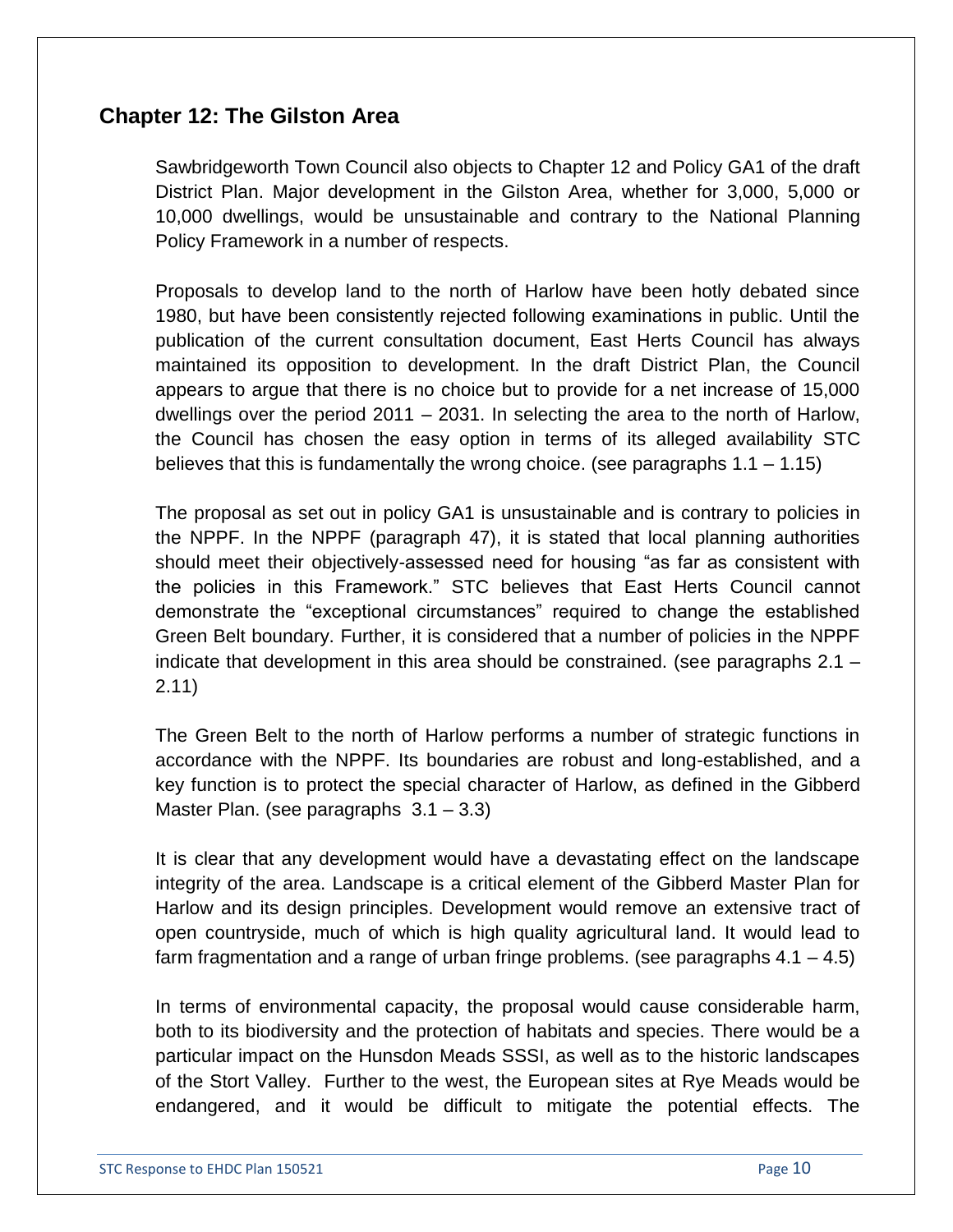development area would be under the incoming flight path of aircraft using Stansted Airport. This factor seems to have been ignored. Decreases in air quality are also a sensitive issue. (see paragraphs 5.1 – 5.7)

There are clearly a number of concerns about infrastructure provision, particularly in terms of water supply and drainage. Studies have identified a considerable infrastructure deficit, which could not be overcome by receipts from the Community Infrastructure Levy. There are serious misgivings as to whether infrastructure providers could supply the necessary infrastructure within the necessary timescale. (see paragraphs  $6.1 - 6.5$ )

Transport is already a major concern in the Harlow area. It is clear that, without massive investment, the effects of a major development could not be mitigated. There are already severe pressures in the area, not only on the road network, but also in terms of public transport. It is extremely unlikely that investment in transport would be forthcoming. (see paragraphs 7.1 – 7.7)

Although Policy GA1 acknowledges that a range of social and community facilities would need to be provided, the area would be largely be dependent on Harlow for higher order provision. There are already considerable stresses on hospital and education provision in Harlow, and it is difficult to envisage how these problems could be overcome. (see paragraphs 8.1 – 8.4)

There is a conspicuous lack of proposals for business and employment provision in the Broad Locations policies. In this area, the major focus would be on Harlow, with high levels of out-commuting. STC has argued for a more balanced form of development, rather than a housing-led solution. Once the area is designated, STC is concerned that Harlow Council and the house building companies will campaign for higher levels of growth in the longer term. (see paragraphs 9.1 – 9.5)

STC believe that the cumulative effects of development would be devastating. The identity of individual villages would be threatened. There would also be a cumulative effect on the viability of East Herts market towns, including Sawbridgeworth. (see paragraphs 10.1 and 10.2)

For all the above reasons, STC submits that the District Plan, in its current form, would fail the tests of "soundness" at the examination stage. A District Plan containing Policy GA1 would fail because:

*It would be unsustainable and inconsistent with the NPPF objectives of achieving sustainable development;*